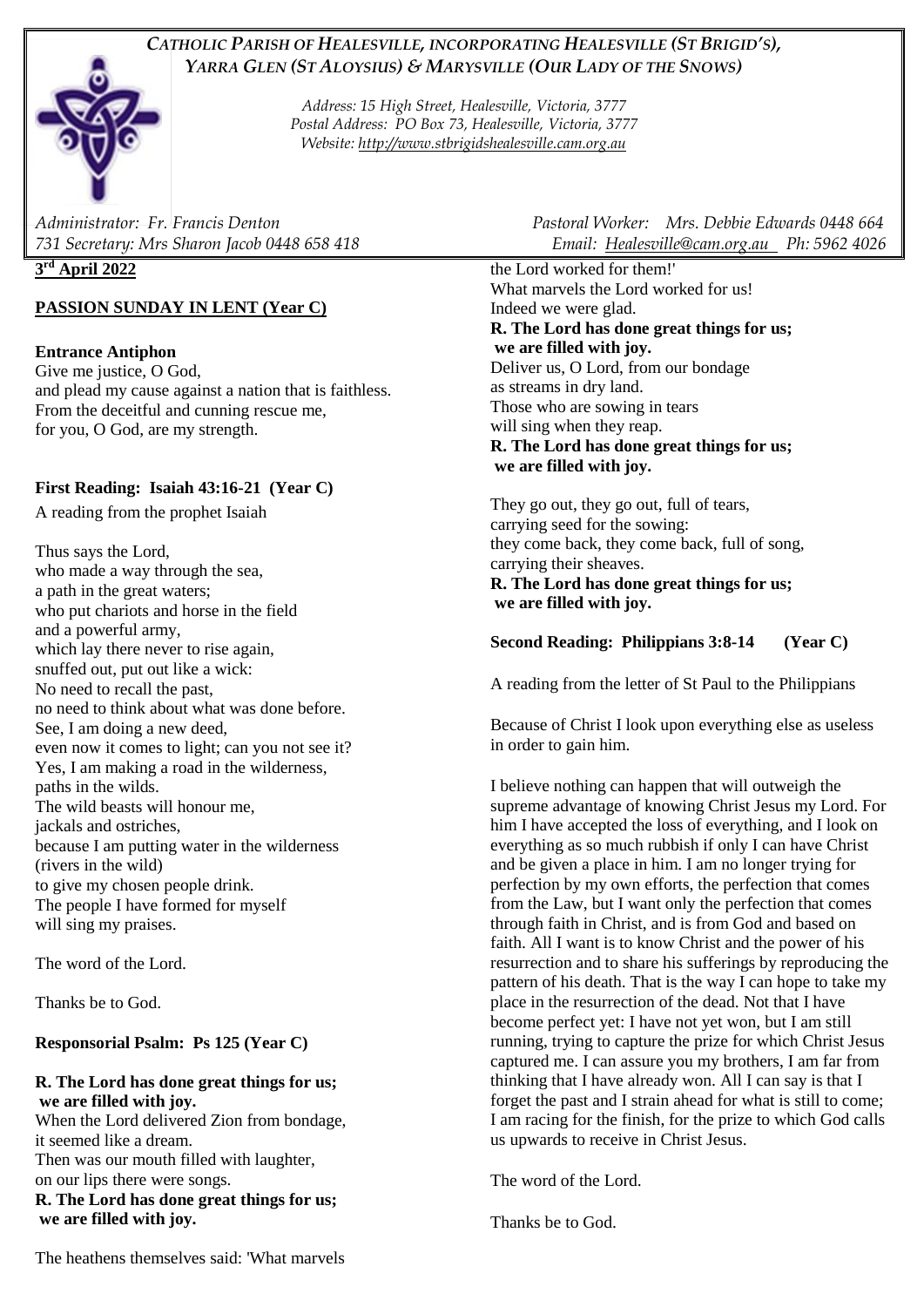# **Gospel Acclamation: Joel 2:12-13 (Year C)**

Praise to you, Lord Jesus Christ, king of endless glory! With all your heart turn to me, for I am tender and compassionate. Praise to you, Lord Jesus Christ, king of endless glory!

#### **Gospel: John 8:1-11 (Year C)**

A reading from the holy Gospel according to John

Let the person without sin be the first to throw a stone.

Jesus went to the Mount of Olives. At daybreak he appeared in the Temple again; and as all the people came to him, he sat down and began to teach them.

The scribes and Pharisees brought a woman along who had been caught committing adultery; and making her stand there in full view of everybody, they said to Jesus, 'Master, this woman was caught in the very act of committing adultery, and Moses has ordered us in the Law to condemn women like this to death by stoning. What have you to say?' They asked him this as a test, looking for something to use against him. But Jesus bent down and started writing on the ground with his finger. As they persisted with their question, he looked up and said, 'If there is one of you who has not sinned, let him be the first to throw a stone at her.' Then he bent down and wrote on the ground again. When they heard this they went away one by one, beginning with the eldest, until Jesus was left alone with the woman, who remained standing there. He looked up and said, 'Woman, where are they? Has no one condemned you?' 'No one, sir,' she replied. 'Neither do I condemn you,' said Jesus 'go away, and don't sin any more.'

The Gospel of the Lord.

Praise to you, Lord Jesus Christ.

### **Communion Antiphon**

Has no one Condemned you, Woman? No On one Lord. Neither shall I condemn you. From now on, sin no more

Latest Guidelines from the Melbourne Catholic Archdiocese of Melbourne can be found here: <https://melbournecatholic.org/covid-19-guidelines>

## **PARISH PRAYER LIST**

**Recently Deceased:** Matthew Jefcott **Sick:** Babies Emmett, Noah Glen Christie, Tedi and Santi; Roman, Blake Smith, Trish Leahy, John Snell, Abby Sharp, Peter Munro, Megan, Bernie Jansen, Andrew Sharp, John, Glenn, Lyn Francis, Dorothy Barber, Fiona, Annie Preuss, Michelle Ryan, Damian, John, Alison, Heather, Julie Bates, Garry Dettman, Bradley Jordan, Jeanette Henkel, Richard Galbraith, Debbie Huby, Geoff Lucas, Sandra Donkin, Glen, Fred Coullas, Evie Gleeson, Indy Dawes, Rade Krstic, Megan Williams, Michael Wood, Michael, Margo & Stephen Youngberry, Marie

Hammond, John Mulholland, Rhiannon Days, Val Savitt, Ron Garland, Jaz Nueber, James Cooney, Robert, Mary & Gerard Bariola, Tilly Van der Zee, Lydia, Joyce Slattery, Annie, Bob Ireland, Val & Michael Christie, Ted & Peter Bowling, Natasha, Mia, James, Mitchell Wilson, Veronica Ireland, Lauren, Brooke, Anthony, Laura Baosde Pinto, Michelle, Judy, Annette Fromholtz, John Wray, Lynn Doensen , Elsa Gianforte, Fiona M, Louise Janse,

#### **FOR THOSE WHOSE ANNIVERSARIES ARE IN MARCH**

Sr Nell Russell (03.03.16), Ronald Donchi (05.03.83), H. Weda (12.03.03), Rene Chandler (13.03.96), Helen Srafford, (16.03.08), Frank McDonald (12.03.04), John Doensen (17.03.17), Ziggy Nadolski (18/3/11), Claudio Latin (20.03.13), Mary Snell (22.03.12), Antionio Bariola (24.03.99), John Field (23.03.42), Mary Wood (23.03.03), Eva Jansen (2006) , Erica Fries (2005), Mavis McKenzie (2006), Harry van de ven, Susan Sosic (25.03.19)

#### **Gardening around the church and presbytery**

If you can help out in any way in keeping our gardens looking neat, please contact the office. Our gardening team needs assistance with big jobs and little, from mowing and whipper snipping to weeding. This need not be a big time commitment, we simply need generous parishioners to be available when they can to join a pool of willing hands to help maintain our large grounds. Thanks!

### **Thanksgiving St Brigid's Healesville, 13th& 20March 2022 – NOT AVALIABLE AT TIME OF PRINTING** Thanksgiving: \$

Presbytery: \$

#### **Easter Mass Times**

**14th April- 7:30 pm**.

Holy Thursday, Mass of the Lord's Supper followed by Altar of Repose, Individual Prayer and Adoration.

**15th April,** Good Friday. **3:00 pm** Passion of the Lord

**16th April**, Holy Saturday. **7.30pm** Easter Vigil Mass

**17th April** Easter Sunday Mass **10:30 am** St. Patrick's, Lilydale **8:30 am** St. Brigid's, Healesville



**Stations of the Cross** Good Friday 10.00am at St Aloysius - Yarra Glen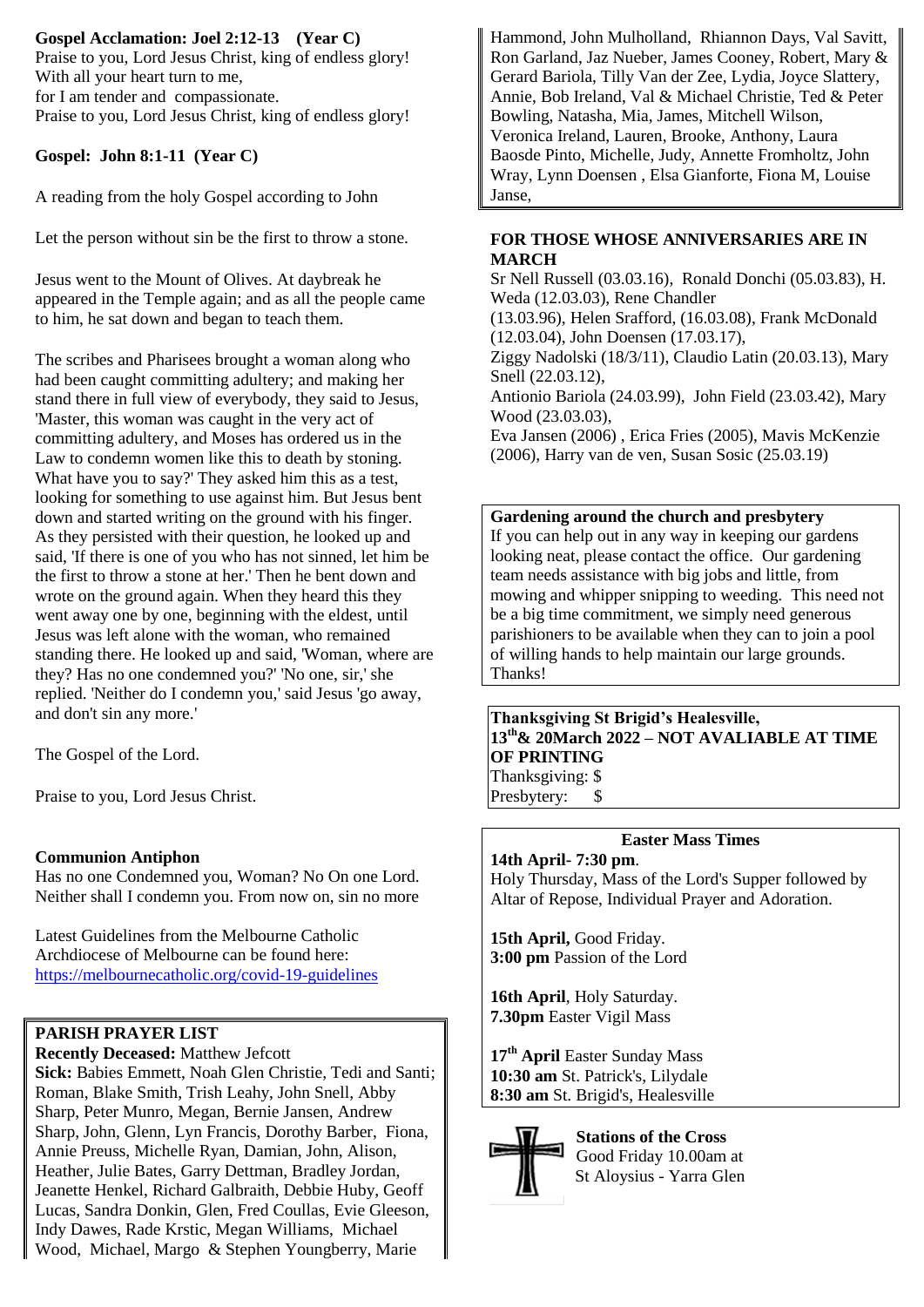### **Debbie says 'goodbye'**

With a mixture of sadness and some excitement, I will be finishing up as Pastoral Worker at St Pat's and at St Brigid's at the end of April. After 13 years of service, I feel that the time has come for me to begin a new phase in my working life, and will be returning to the funeral industry, where I started my pastoral work. I have absolutely loved my vocation in both Parishes and treasure the friendships and experiences with which I have been blessed over so many years. I won't be going far! I look forward to seeing you 'around'! I move forward, but my prayers remain with each of you, and with the Parishes I am passionate about, forever.

We will have a "farewell" cuppa with Debbie at on the 2<sup>nd</sup> May after mass. All welcome to come along and have a chat and say goodbye.



**Shaniella 23,** grew up in a remote village in the Solomon Islands in a province which has limited educational and job opportunities

– and one of the country's highest poverty rates. After leaving school, she decided to move closer to the capital city, Honiara, to study hospitality and tourism. However, her vocational training school was hit by a landslide and cyclone in quick succession, destroying its water supply system and the vegetable garden that it relies on for food. With your generous support, Caritas Australia has helped the school to install water tanks, re-establish its garden and provided training in disaster risk reduction. Shaniella can now complete her job skills training and the school has enough food and water for its students.

Please donate to Project Compassion 2022 and help provide employment and training for First Australians, allowing them to remain on country and keep their culture alive.

Together, we can help vulnerable communities face their challenges today and build a better tomorrow *For All Future Generations*.

You can donate through Project Compassion donation boxes and envelopes available from your Parish, by visiting [lent.caritas.org.au,](http://www.caritas.org.au/projectcompassion) or by calling 1800 024 413.



The fifth Sunday of Lent is known traditionally as 'Passion Sunday'. This is the Sunday when we traditionally veil the statues, crucifixes, and other images in the Church with purple coverings. This is designed to sober our senses; our eyes are denied even the consolation of beautiful religious iconography until their great unveiling at the Easter Vigil.

The use of veils is an interesting cultural phenomenon that is largely lost on us 'Moderns'. From the Biblical standpoint it communicates a sense of the sacred; the idea is that lying behind the veil there is a holy mystery hidden, which we dare not see with our own eyes. Even the cherubim in heaven veil their eyes before God, lest they see his dread majesty (Isaiah 6:2). When God speaks to Moses or appears to Israel he always does so veiled under a numinous cloud. There is the pious intuition here that a direct encounter with God would be too much for us. Indeed, when Moses own face radiates with the glory of God from his own encounter on Mt Sinai, he too covers his face with a veil since the Israelites cannot bring themselves to look upon him (see Ex 34:33-35). For the forty years that the Israelites wandered in the desert, the Ark of the Covenant was always hidden from view, inside the tent of meeting. Later, when the Ark entered the Temple in Jerusalem it was hidden from view behind the temple curtain.

From earliest time the Christians followed this Jewish practice of 'veiling' the sacred. We see it above all in the liturgy – the tabernacle (which incidentally comes from the Latin word meaning tent) is traditionally veiled, since it contains the Holy of Holies, the Eucharist. In the Mass the chalice and paten are cover by a chalice veil; the corporal is hidden inside a burse; the altar is covered by altar cloths; even the priest himself is veiled under layers of liturgical vestments. And within the liturgy itself, a cloud of incense encircles the altar, in preparation for the Mystery of mysteries, almost veiling the sacred ministers from sight! Throughout the Old Testament any encounter with the Divine presence demands a healthy separation. As Uzzah discovered, it's a perilous thing to come into direct contact with the things of God. He was struck dead for merely *touching* the Ark of the Covenant (2 Sam 6:7). Experience teaches that the more direct our encounter with something sacred, the more likely we are to treat it as common. The veil acts as helpful barrier, reminding us that we are dealing with mysteries that far surpass our immediate apprehension.

Jesus Christ is his sacred Humanity was also (in a manner of speaking) 'veiled'. As the popular Christmas carol, *Hark the Herald Angels Sing*, goes: "Veiled in flesh the Godhead see, Hail the incarnate Deity!" Christ's divine nature was concealed by his appearing in human form (cf. Phil 2:6-8). Many, indeed, *most* of the people who saw or knew Jesus failed to recognise who he was. Some complained scornfully: "Isn't this the carpenter's son? Isn't his mother's name Mary?" (Matt 13:55). Others were more menacing: "It is not for a good work that we are going to stone you but for blasphemy, because you, being a man, make yourself God" (John 10:33). The hidden divinity of Christ becomes a stumbling block to